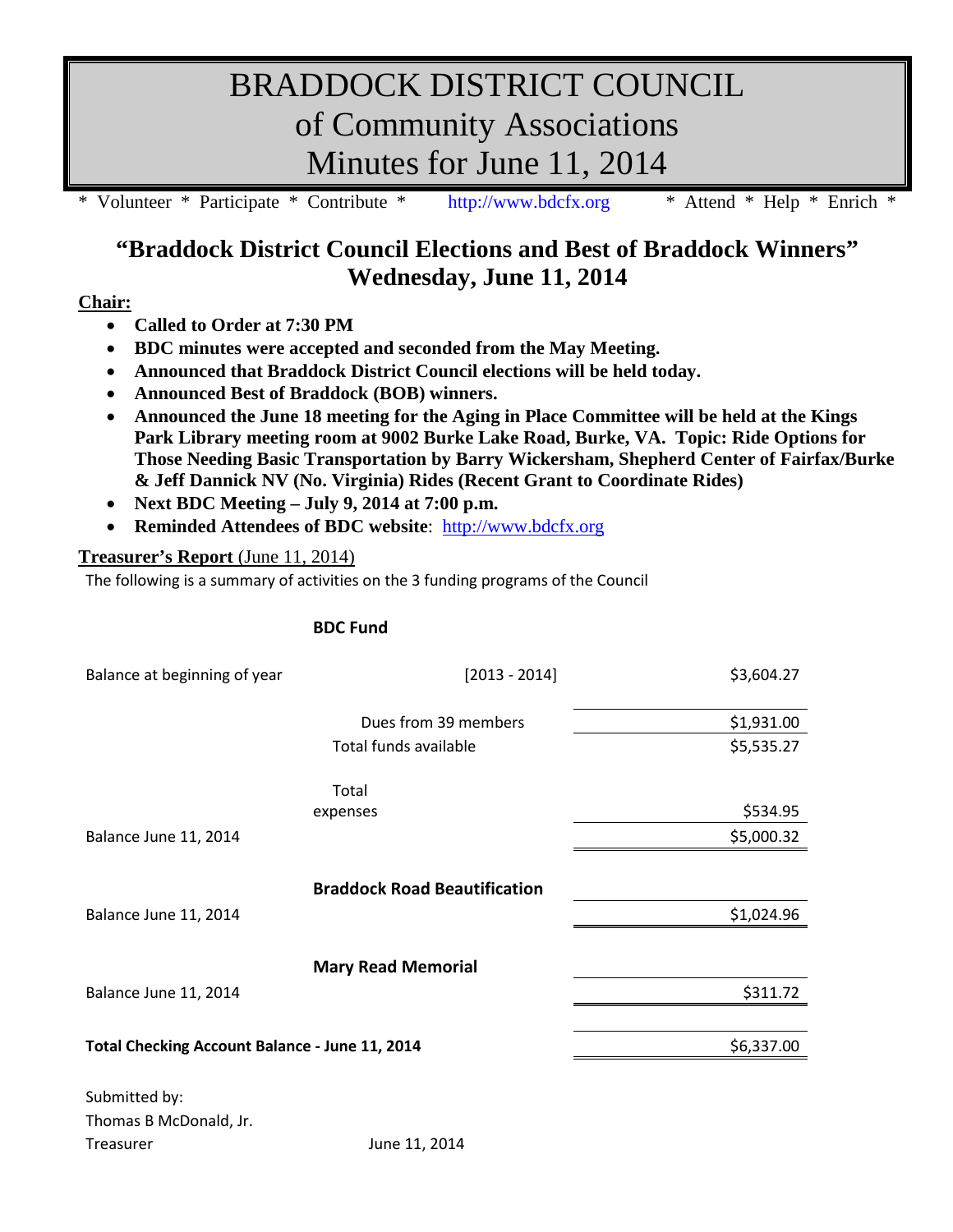#### **Supervisor**

- Citizen of the Year Norma Heck, North Springfield,- Norma is the immediate past president of the North Springfield Civic Association, which serves nearly 7,000 resident occupying 2,500 homes. She is one of the first five homeowners of the community founded in 1955. Norma has been an advocate for neighborhood enhancements at every step of the road. Whether it was leveraging her connections with elected officials to accelerate VDOT's installation of traffic lights, turn lanes, and stop signs at key intersections, obtaining lighting under the I-495 underpass near North Springfield Elementary School when school administration and PTA officers could not, working with the Washington Post to permanently preserve a buffer zone between their industrial printing facility & the neighborhood, or pushing the County's Office of Code Compliance to investigate and eliminate illegal boarding houses, Norma was the forefront of each key initiative.
- Club or Organization Making a Difference in Braddock District The David R. Pinn Center with special recognition of Sarah Tinsley, This tiny building on Zion Drive has become a hub of activity in the Braddock District, and the Neighborhood and Community Services Staff have make it one of the favorite places to go for seniors during the day, students after school and other activities such as "SPARC After Dark" in the evenings. Sarah Tinsley has worked on an exciting program for teens called "Stand Up, Step Up, Speak Up" or "S3UP" which focuses on leadership training, citizenship and job-readiness by inviting teens to become Counselors in Training at the Pinn Center's summer RecQuest day camp for school aged youth. This is the only community center in the county that currently has this program, and we applaud Sarah for her enthusiasm in getting teens more involved in the community.
- Most Can-Do Local Public Employee in Braddock District– Julie Tahan, Lake Accotink Park Supervisor, With accolades almost too many to mention, Julie helps ensure by her leadership and management that Lake Accotink Park is one of the most outstanding parks in all of Fairfax County. Whether it is leading the evaluation and response after hurricanes and tropical storms, or coordinating the famous Cardboard Boat Regatta, Julie is involved in aspects of life of Lake Accotink Park.
- Neighborhood Enhancement or Beautification by a Homeowner in the Braddock District– Paula and David McKinley, Old Forge/Surrey Square, Since the early 1990's their property has enhanced the neighborhood with its beautiful rose garden. The garden has contained over 75 different varieties of roses of all colors and types including medieval heirlooms no longer available. Sadly, just as this nomination was being written, the McKinley's got word that their garden had been infected with Rosettes Disease, a mite born virus with no known cure that have required the destruction of all but about 18 rose bushes. They have replanted the area with dahlias, marigolds and other annuals, and if the remaining rose plants survive, they will be replanting rosebushes next year. This recognition is long overdue, and while the garden as many knew it does not exist this year, Paula and David are looking toward the future with the hope of more roses next year.
- Neighborhood Enhancement or Beautification by a Community in the Braddock District Greg Sykes, Kings Park West, As a site leader for the Non-native Invasive Species Management at Royal Lake, he supervises and teaches volunteers how to identify non-native invasive species and witness when detrimental impacts these plants have. Greg' group replants areas with native vegetation and watches for plants that are invasive. Greg also gives nature walks around Royal Lake, writes articles for the Kings Park West Herald and other publications too numerous to mention. He has a website which includes all types of environmental information.